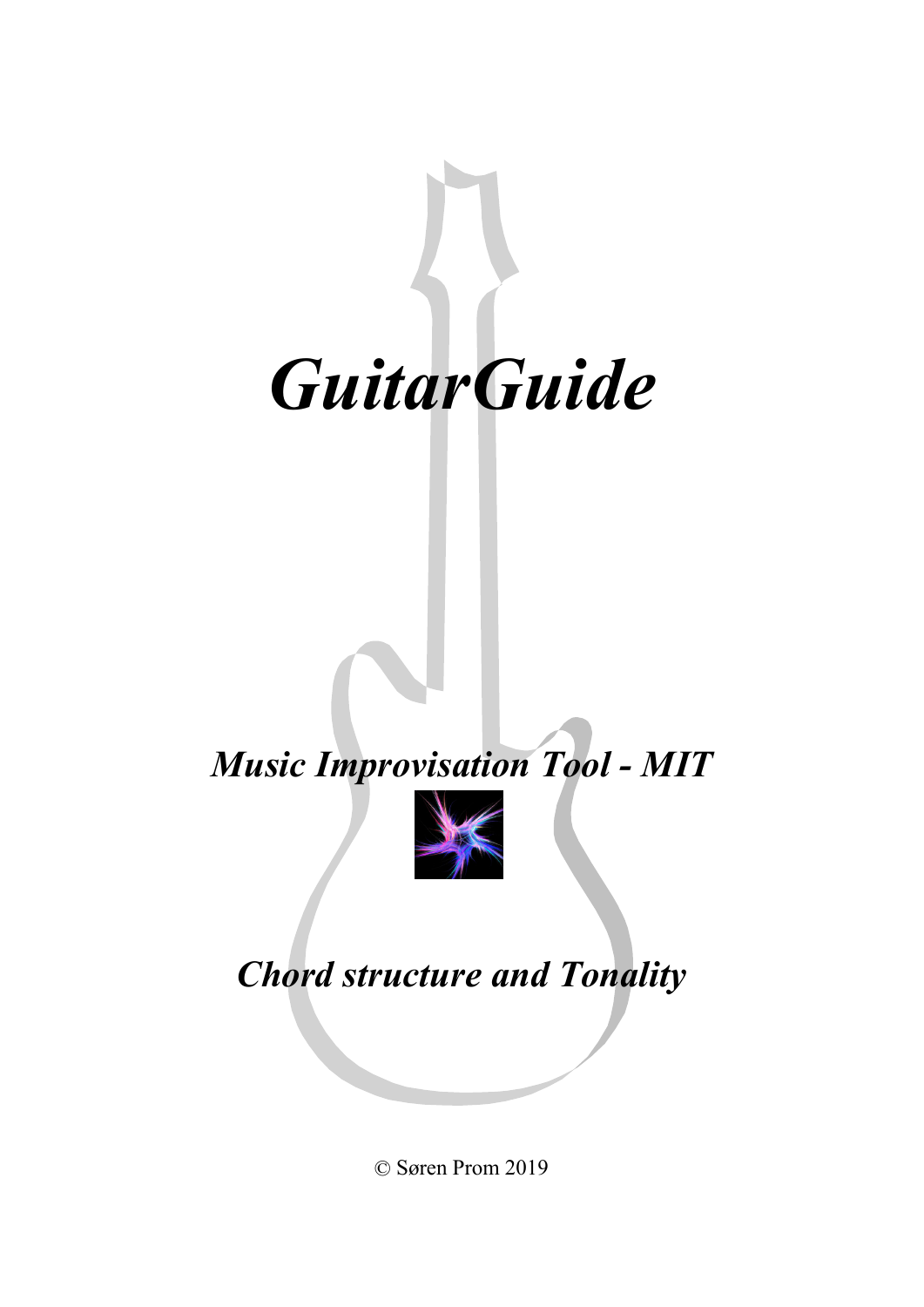The **CHORDS** in MIT shown as chord structures with C as the chords fundamentel note. See about additional chords below.



Added in MIT to above 56 chords are the chords: *majb5, majadd4, maj7b5#9, mi7b9 and mi9b5***.**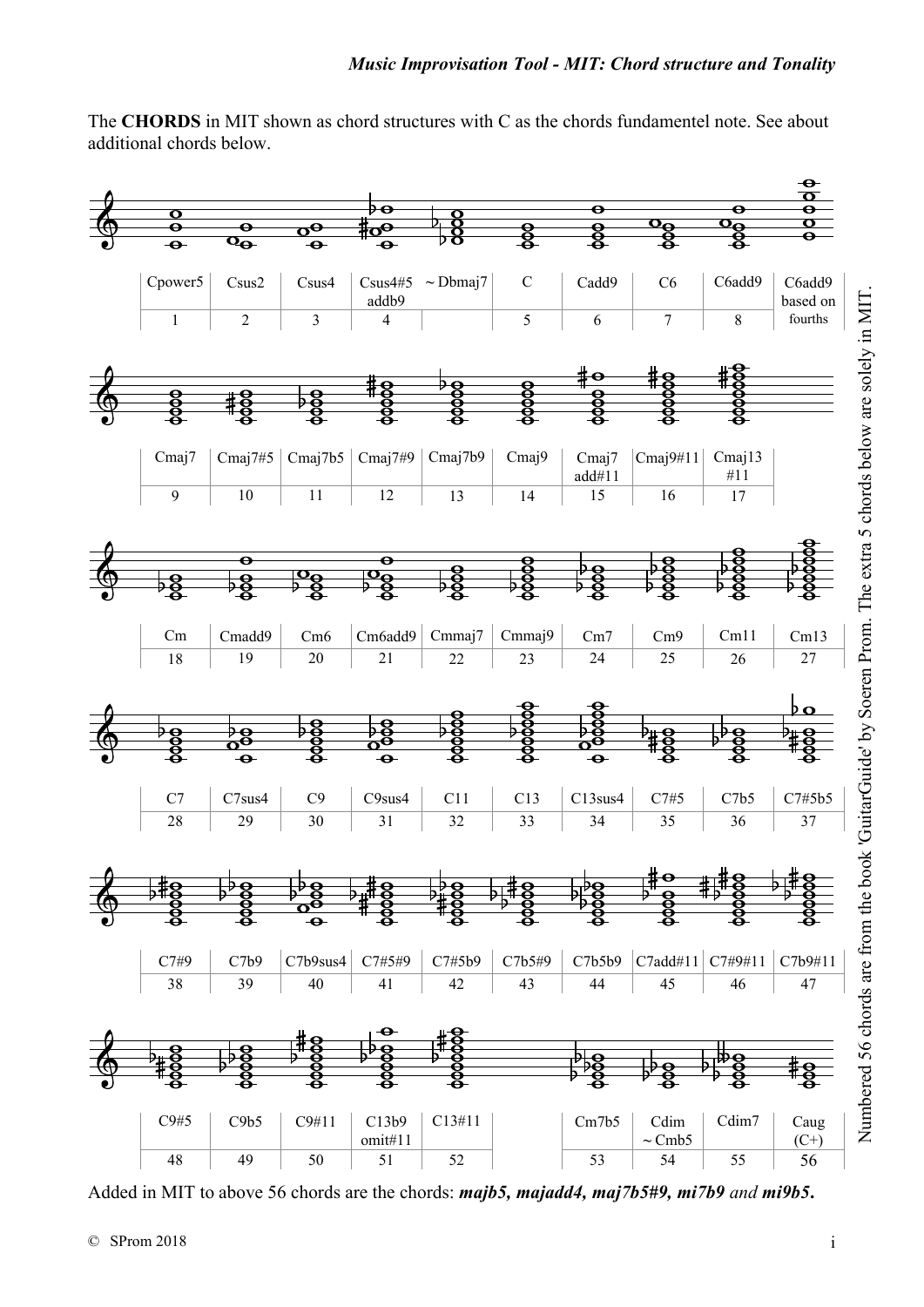## **Tonality**

The leading theoretical principle behind the connection between the 12 keys in western music emerge from the 'Circle of Fifths'. The circle of fifths is a clockface arrangement of the twelve pitches in the order of the number of accidentals in the key signature.



The circle of fifths with its 12 keys and an arrow showing the parallelism between the tonality genders A minor and C major (general principle).

The interval between the 12 tonics, i.e. the 12 scales or tonalities, are an ascending fifth in the clockwise direction and an ascending fourth in the counterclockwise direction. The western musical system thus contains 12 major and 12 parallel minor tonalities, from which the  $12 + 12$  melodic and harmonic minor scales are derived.

These principles reveils the following list over the Circle of Fifths 12 tonalities, their fixed key signatures, and their parallel pure minor tonalities.



The 12 major tonalities (M), their fixed key signatures and their parallel minor tonalities (P).

The tonality F sharp major with its  $6 \#s$  are enharmonically equivalent to G flat major with 6 b's. Instead of the tonalities  $F#$  maj and  $D#$  min the harmonically equivalent tonalities Gb maj and Eb min are used all over. This is indicated by the hatched  $\mathbb{Z}$  fields in the table above.